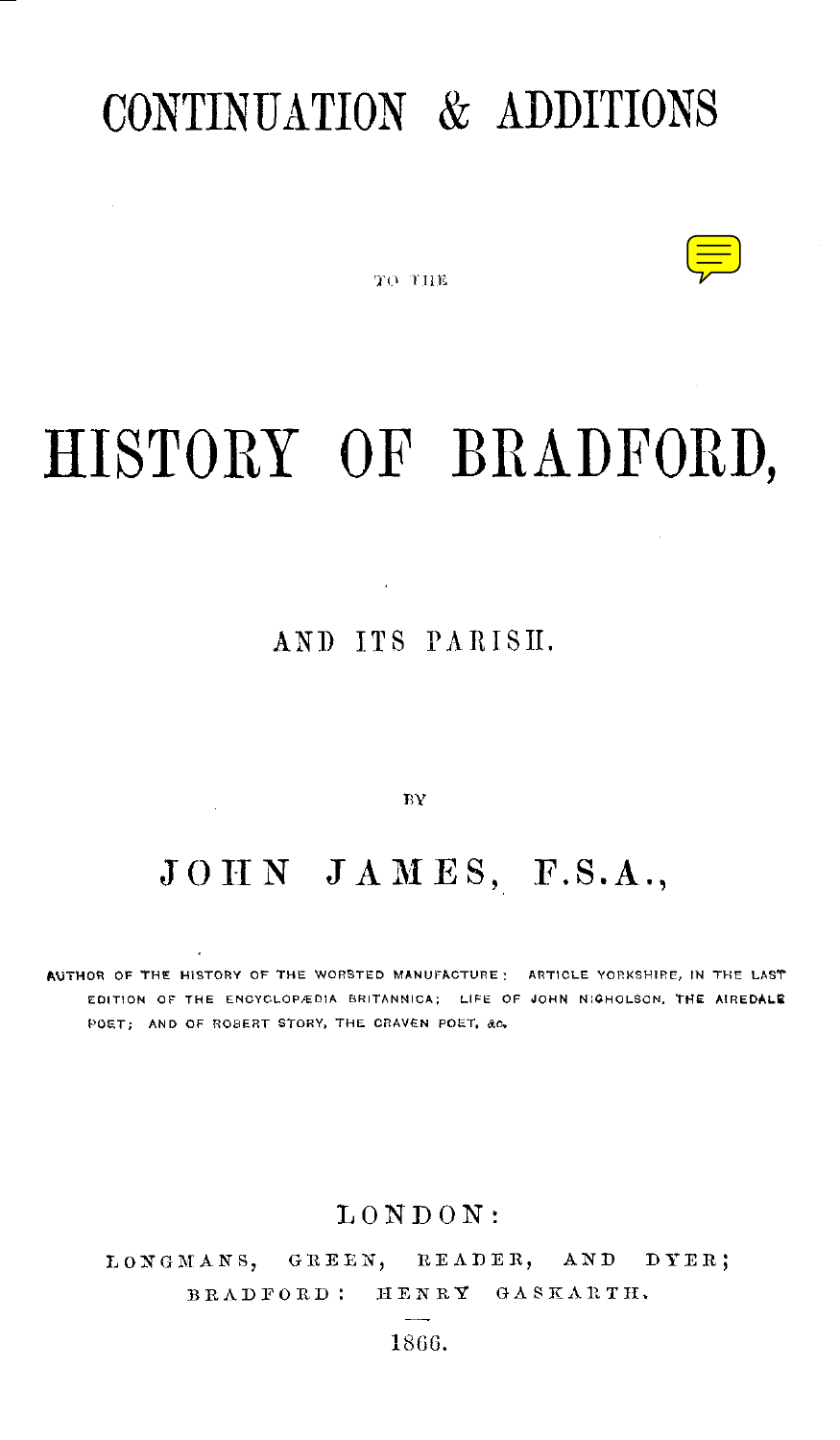### PREFACE.

NEARLY twenty-five years have passed since the publication of the History of Bradford. In the interval, the town has vastly increased in size, population, and manufactures, and its general importance in the scale of towns, has been greatly enlarged. Besides these considerations, many memorable events, in the above-named period have occurred here, which require to be permanently recorded.

The proper time seems, therefore, to have arrived for a new issue of the History of the town and parish, embodying the extensive additions to it, which have been diligently collected, and continuing the work to the present time.

Accordingly, this new issue of the History of Bradford, with Additions and Continuation, is now presented to the subscribers. The materials have been collected with very great labour and expense, during a number of years, from the multifarious stores of the British Museum, the National Record Office, Duchy of Lancaster Office, York Archiepis . copal Registers, the MSS. of the Heralds' College, and numerous other public sources.

The Additions are intended as a kind of Commentary to the History of Bradford, and must be read, especially in con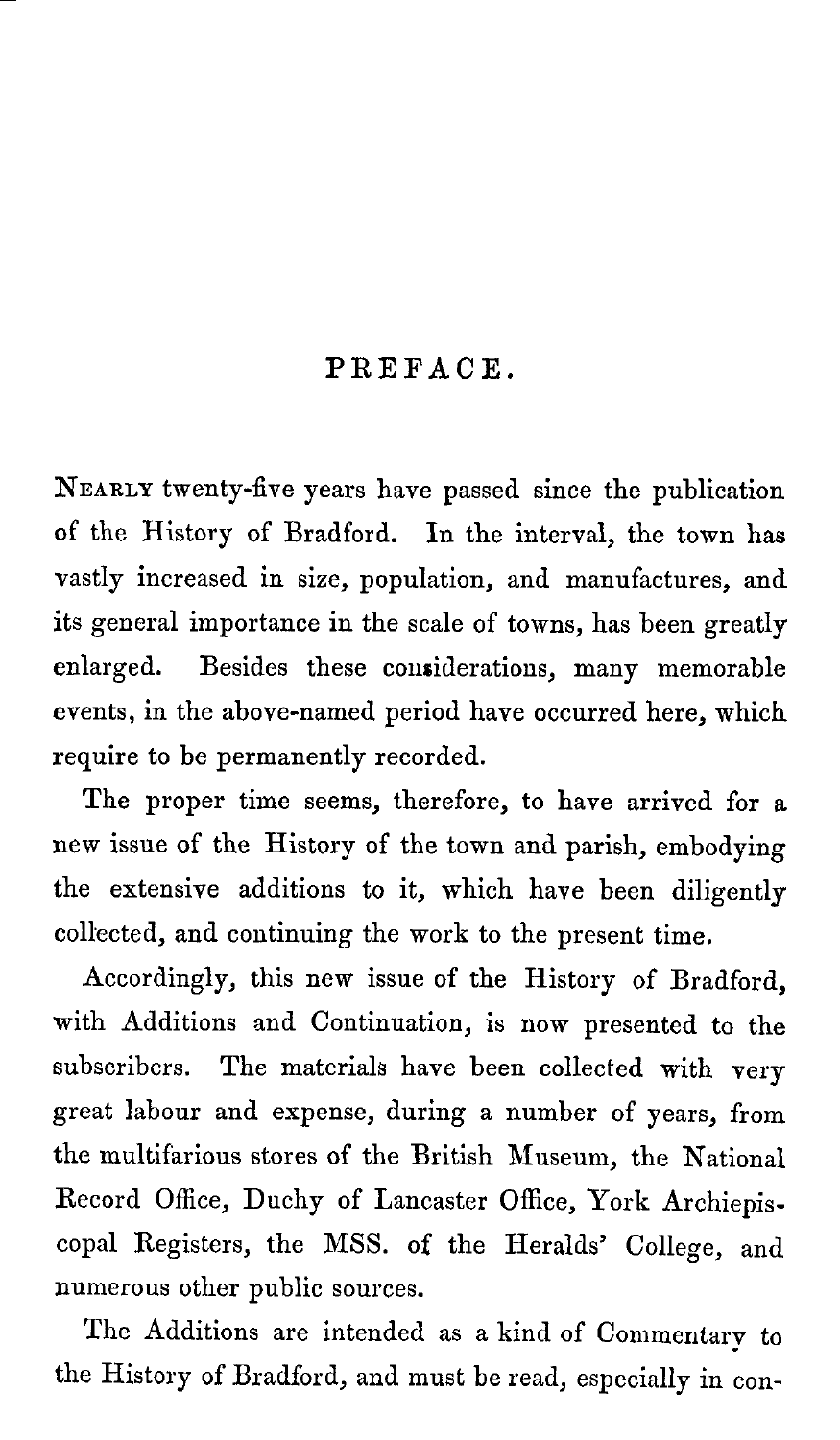nection with the ancient portion of it, as an amplification thereof. Regarding the Continuation, it is simply intended to bring the modern History of the town, from where it broke off, in the year 1841, up to the present time. Where, in either the Additions or Continuation, a preceding page is mentioned, it refers to the History of Bradford, unless otherwise indicated .

To Henry Foibes, Esq., J P., to whom Bradford is so much indebted, I am under great obligations for assistance in prosecuting my researches into its ancient history.

Two beautiful plates, engraved by the eminent artist, Le Keux, have been generously presented to this work . The cost of the plate of that noble structure and ornament to Kirkgate-the Bank of the Bradford Banking Companywas defrayed by Samuel Laycock, Esq., their respected manager, and Messrs . Andrews and Delaunay, the architects of the building. The other engraving, that of the fine old mansion of Royds Hall, a capital specimen of the residences of the gentry of the parish two centuries ago, has been added to this work by Miss Dawson of that place.

From Edward Hailstone, Esq., of Horton Hall, F.S.A., I have derived most important aid. He has, after many years assiduous research, gathered an extensive and very valuable collection of MSS. respecting Bradford and the neighbourhood. Among these are many that relate to the Sharp family, or have belonged to them, and these, which I have distinguished as Sharp's MSS., have been of immense value to me, Mr. Hailstone has also allowed me the use of his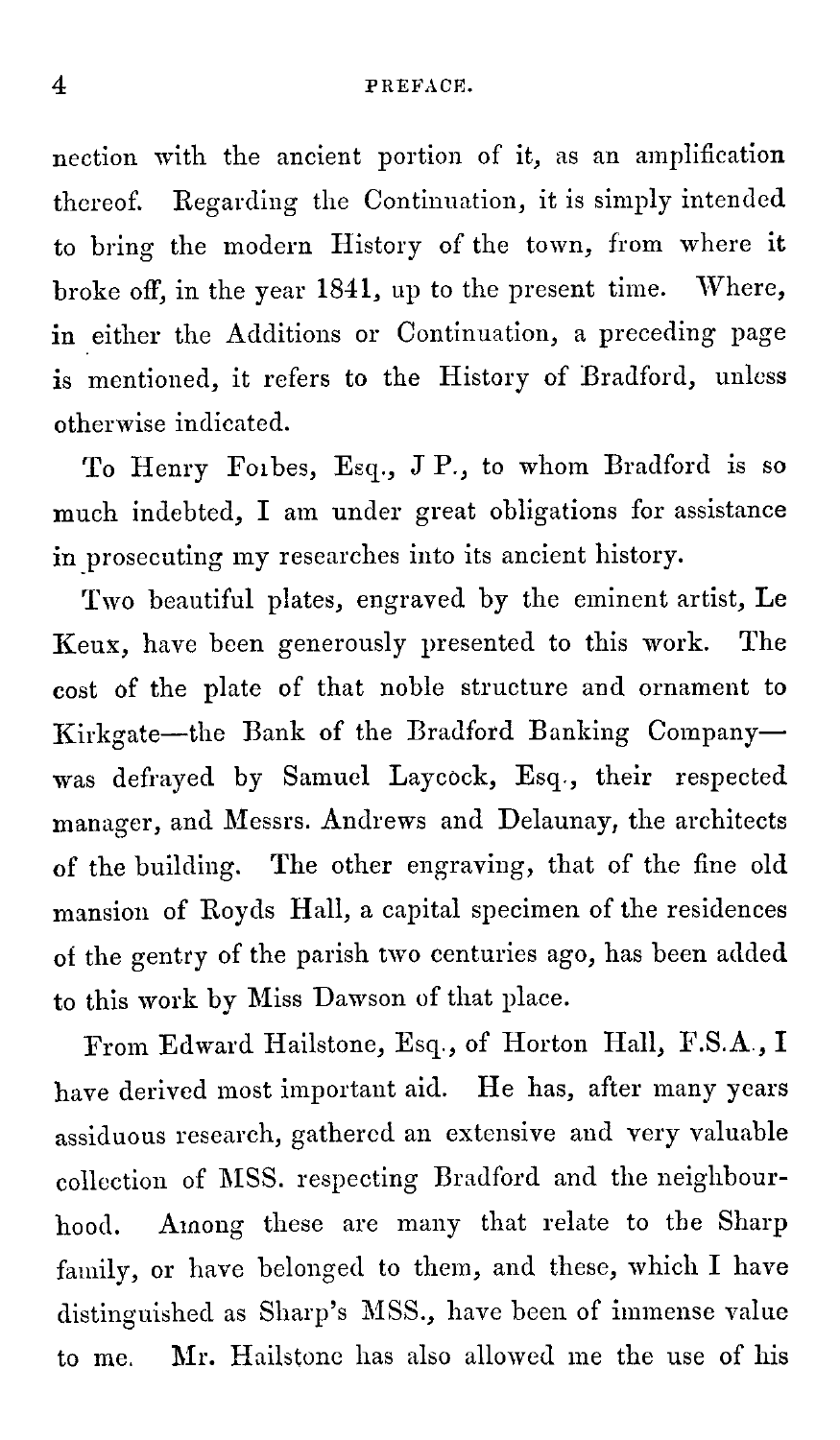rich library, and has made many important suggestions to me whilst preparing the following sheets.

I have also to acknowledge my great obligations to the following gentlemen :- To Sir Chas. George Young, Garter King of Arms, and William Courthope, Esq., Somerset Herald, for access to Brook's and other MSS. in the Heralds' College, and for information respecting the pedigree of the Sharp family. The late Sir Francis Palgrave, Keeper of the Public Records, allowed me the fullest access to the Records under his care. William Hardy, Esq., F.S .A., also permitted me to avail myself of the Records of the Duchy of Lancaster Office, and kindly assisted me in deciphering some of the most obscure of them.

William Hudson and F. Buckle, Esqrs., joint keepers of the Archiepiscopal Registers of York, in the most liberal manner, waived their right to charge for searches in them.

John Darlington Esq., Superintendent Registrar of the Bradford District, courteously prepared for me, without charge, a list of instances of longevity in the parish of Bradford, during the last twenty-five years. My thanks are due also to J. A. Busfeild, Esq., of Upwood, for information; also to the Rev. R. H. Heap, Incumbent of Thornton, for the free use of the Registers of that Chapelry. The late Rev. Patrick Bronte, Incumbent of Haworth, afforded me free access to the Registers there. To Mr. Abraham Holroyd, of Bradford, Bookseller, I am indebted for several communications. Mr. Alexander Walker, of Bradford, an excellent botanist, furnished me with a list of the rarer plants